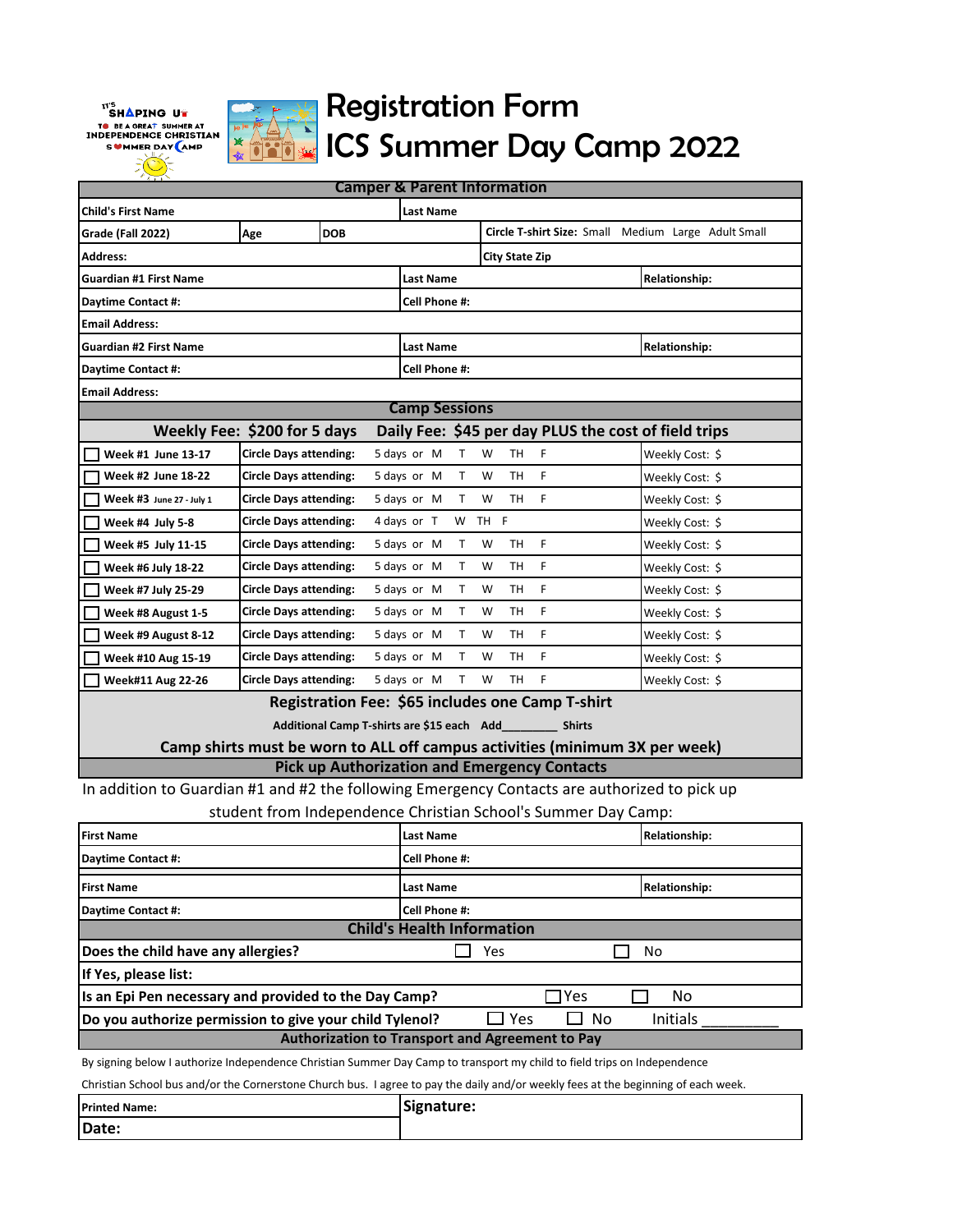# **I.C.S. Summer Day Camp Rules**

- **1. Campers are NOT permitted to use Cell Phones or Electronics at ICS Summer Day Camp.**
- **2. Flip flops and open toed sandals are not permitted.**
- **3. Water shoes are required for on campus water days.**
- **4. Campers must be signed in and out daily.**
- **5. I.D.s will be checked @ pick up if Staff Members do not recognize those picking up the Campers. Please do not be offended – this is for the safety of the children.**
- **6. If you camper is ill, he/she will not be permitted to attend Summer Day Camp until symptoms have cleared and/or he/she is 24 hour fever free.**
- **7. Sunscreen must be applied to Campers before drop off on every day of Summer Camp.**
- **8. Each Camper must bring 2 spray bottles of sunscreen to Camp. This sunscreen will remain on campus and be used throughout the summer.**
- **9. Payment is due the BEGINNING of each week of Day Camp. An online payment option will be available this year!**
- **10. Camp T-shirts are required to be worn on ALL off campus trips. This is a safety precaution. If your camper does not come with a camp shirt, ICS will give the camper a new shirt and parents will be charged \$15 for an extra t-shirt.**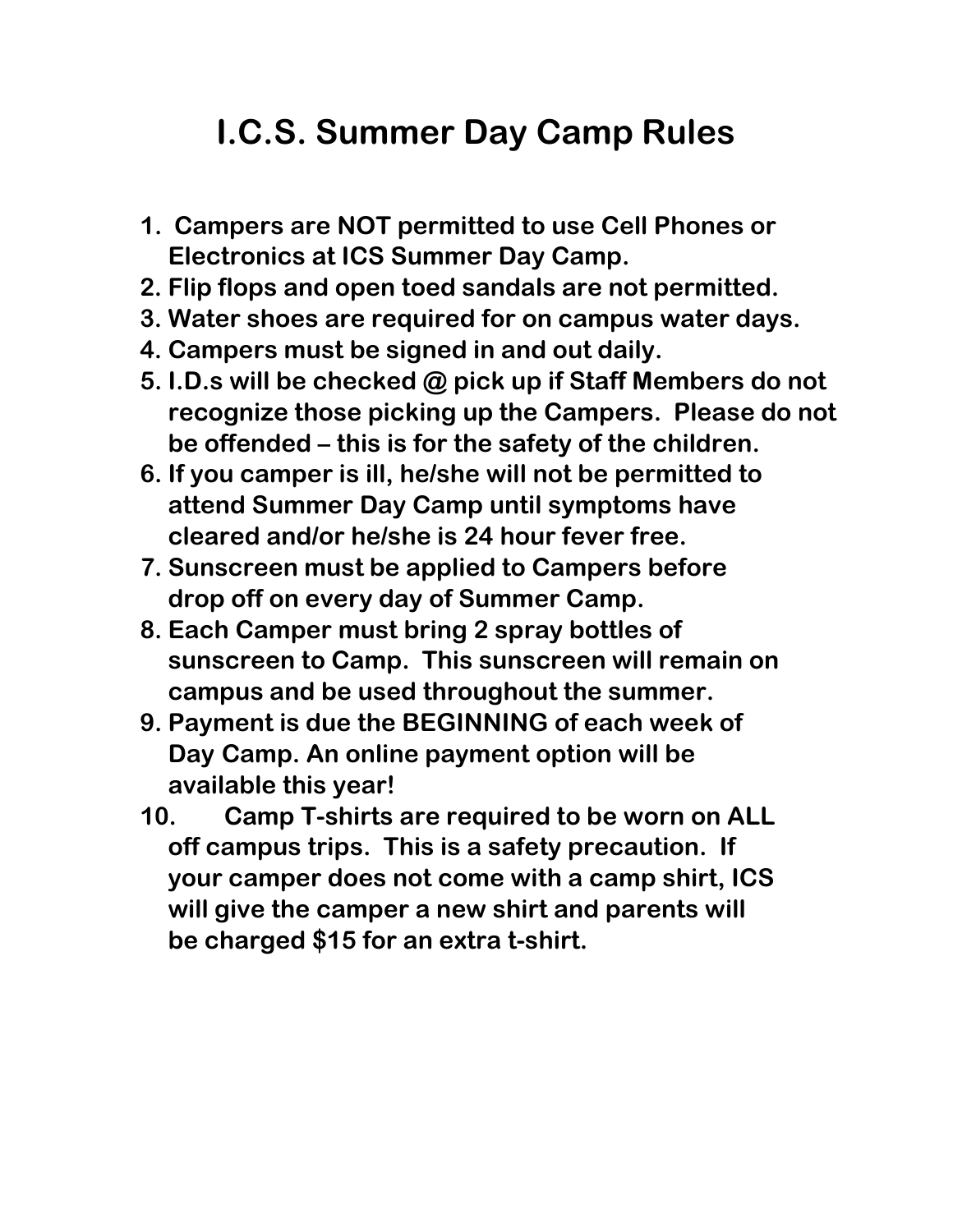#### **MEDIA RELEASE WAIVER**

Independence Christian School requests permission to reproduce recordings through printed, audio, visual, or electronic means. Your authorization will enable us to make reasonable use of recordings of activities in which your student(s) were involved in order to train teachers, increase public awareness, and promote continuation and improvement of education programs through the use of mass media, displays, brochures, websites, and other means of communication.

**-------------------------------------------------------------------------------------------------------------------------------------------------**

\_\_\_\_\_\_\_\_\_\_\_\_\_\_\_\_\_\_\_\_\_\_\_\_\_\_\_\_\_\_\_ \_\_\_\_\_\_\_\_\_\_\_\_\_\_\_\_\_\_\_\_\_\_\_\_\_\_\_\_\_\_\_\_\_\_\_

\_\_\_\_\_\_\_\_\_\_\_\_\_\_\_\_\_\_\_\_\_\_\_\_\_\_\_\_\_\_\_ \_\_\_\_\_\_\_\_\_\_\_\_\_\_\_\_\_\_\_\_\_\_\_\_\_\_\_\_\_\_\_\_\_\_\_

By signing below, I acknowledge that I have read and understand this Media Release and I agree to its provisions

- ❑ YES, I give my consent to the above
- ❑ NO, I do not give my consent to the above

#### **Parent or Guardian Signature: \_\_\_\_\_\_\_\_\_\_\_\_\_\_\_\_\_\_\_\_\_\_\_\_\_\_\_\_\_\_\_\_\_\_\_\_\_\_\_\_\_\_\_\_\_\_\_\_\_\_\_\_\_\_\_\_\_\_\_\_\_\_\_\_\_\_\_\_\_\_**

**--------------------------------------------------------------------------------------------------------------------------------------------------** ICS will **NOT** use Student's Name **AND** Photo together on any social media outlets.

#### **RULE ACKNOWLEDGEMENT**

I acknowledge that I have received and reviewed the I.C.S. Summer Day Camp Rules and Procedures.

By signing below, I (parent/guardian) \_\_\_\_\_\_\_\_\_\_\_\_\_\_\_\_\_\_\_\_\_\_\_\_\_\_\_\_\_\_\_\_\_\_\_\_\_\_\_\_\_\_\_ acknowledge that

I will adhere to these rules and procedures. I have discussed the Summer Day Camp rules with my child(ren) and we are in agreement with the Day Camp's policies.

#### **Parent or Guardian Signature: \_\_\_\_\_\_\_\_\_\_\_\_\_\_\_\_\_\_\_\_\_\_\_\_\_\_\_\_\_\_\_\_\_\_\_\_\_\_\_\_\_\_\_\_\_\_\_\_\_ Date: \_\_\_\_\_\_\_\_\_\_\_\_\_\_\_\_**

**-------------------------------------------------------------------------------------------------------------------------------------------------**